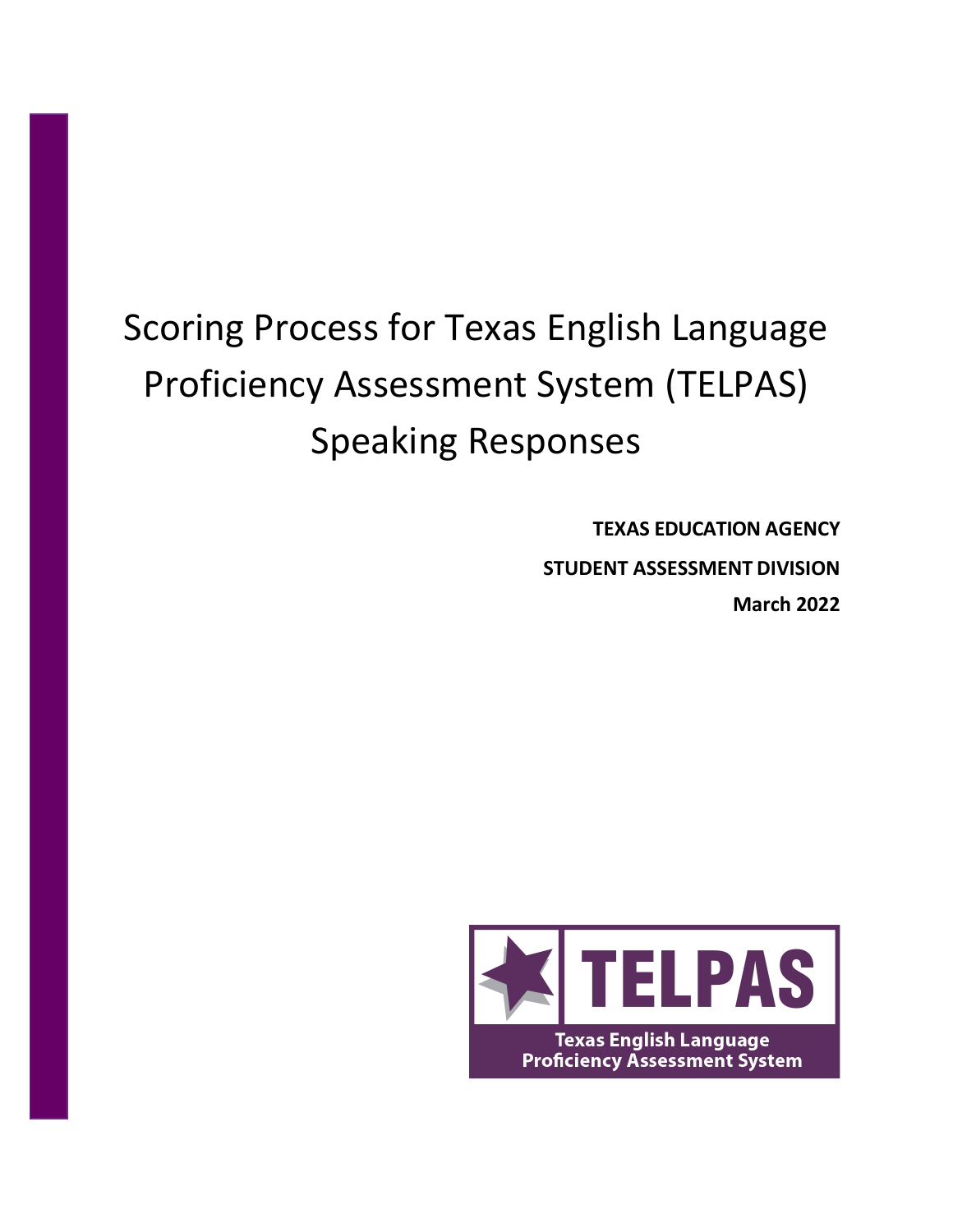## **Overview**

The Texas English Language Proficiency Assessment System (TELPAS) Listening and Speaking test is administered online every spring. The test has multiple speaking prompts (test questions) embedded throughout to measure a student's English language speaking proficiency. The speaking portion of the test includes a variety of picture, passage, and text-based speaking prompts. The variety of question types gives emergent bilingual (EB) students, also referred to as English learners (ELs), the opportunity to show their comprehension and communication skills in various ways.

The purpose of this document is to explain how student speaking responses for TELPAS are scored by Pearson, one of the state's contractors for TELPAS.



### **Scoring Responses**

The scoring process is organized to ensure fairness and accuracy. Below is an overview of the five-step process. Each of the five steps will be further explained in this document.

- 1. **Rangefinding—**A selected group of student responses that were collected during field testing are scored using the rubrics. These responses are then used as model examples of different score points and in scorer training.
- 2. **Training—**The automated scoring engine and human scorers are trained with TEA- and Pearson-approved student responses.
- 3. **Scoring—** Scoring of student responses begins with the automated scoring engine. During the scoring window, a reliability and validity check is completed, and responses are also scored by human scorers. In addition, Pearson scoring directors rate responses previously scored by the automated scoring engine and human scorers.
- 4. **Reporting—**Student proficiency levels and scores are provided to districts through standard reports after all testing is completed.
- 5. **Rescores—** District testing coordinators may request a student's speaking score be rescored for a fee. A Pearson scoring supervisor or scoring director will rescore the student's speaking test. The results of the rescore will be shared with the requestor. If the score changes, the fee is waived.

Each step has an important role in the overall scoring process.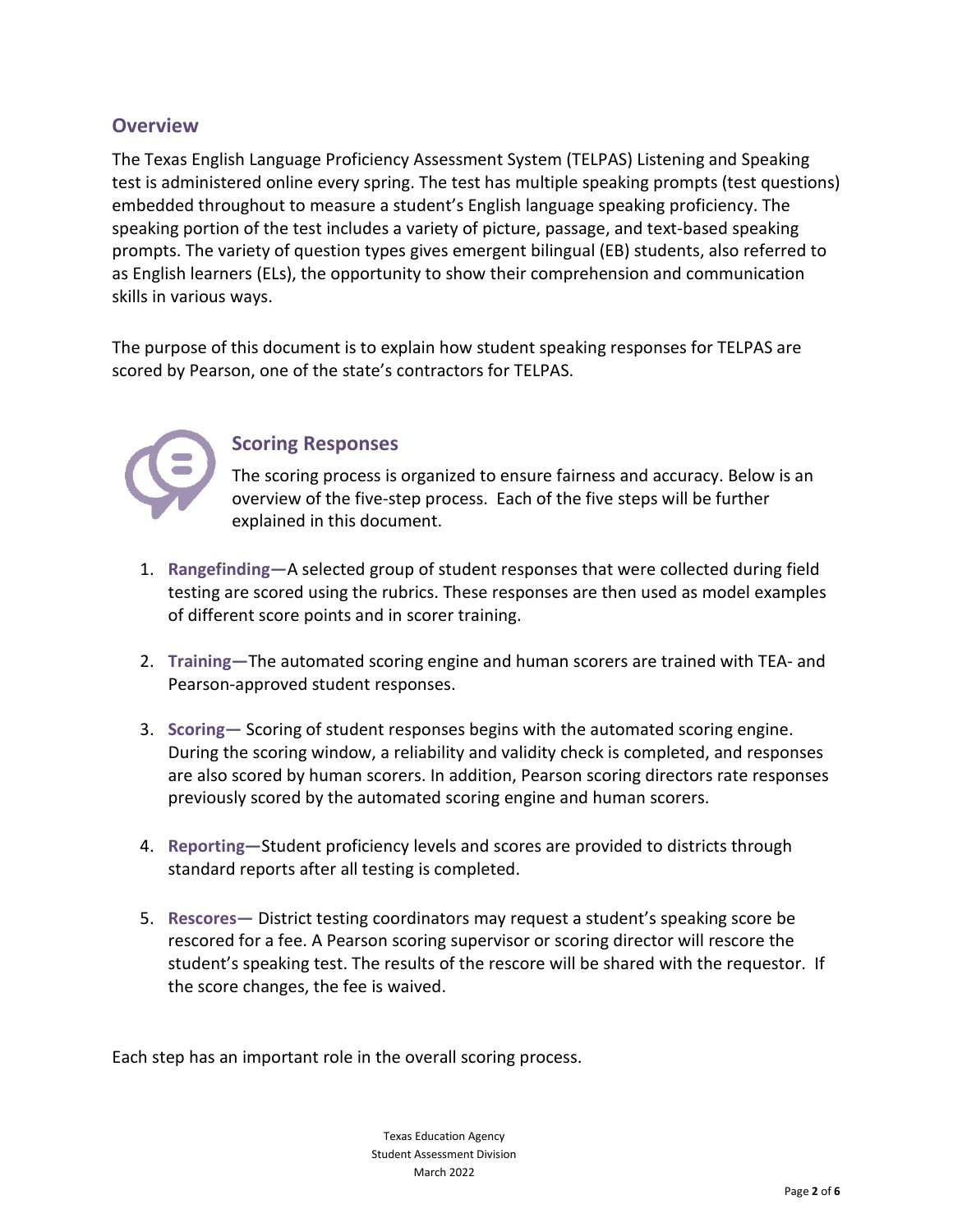

# **Pre-Scoring Activities**

Before scoring begins, a few activities must occur to optimize how TEA assesses speaking.

- **Item Development—** These activities begin with content and assessment experts developing the TEA-approved prompts that will elicit the desired language from students. Committees of Texas educators (teachers, instructional specialists, district coordinators, principals, etc.) review potential speaking prompts and provide input and feedback. Once prompts are reviewed and edited accordingly, they are approved by TEA and are ready for field testing.
- **Field Testing—**TEA annually conducts a field test built-in to the base TELPAS test (the test for which students receive a score). During field testing, students taking the TELPAS Listening and Speaking test are given a pre-determined number of newly developed prompts and test questions to gather data. The answers and responses for the fieldtested items are not included in the calculation of a student's score.



selected student responses are scored by the group and given a consensus score (when all experts have come to an agreement on the score that the student response receives). A

> Texas Education Agency Student Assessment Division March 2022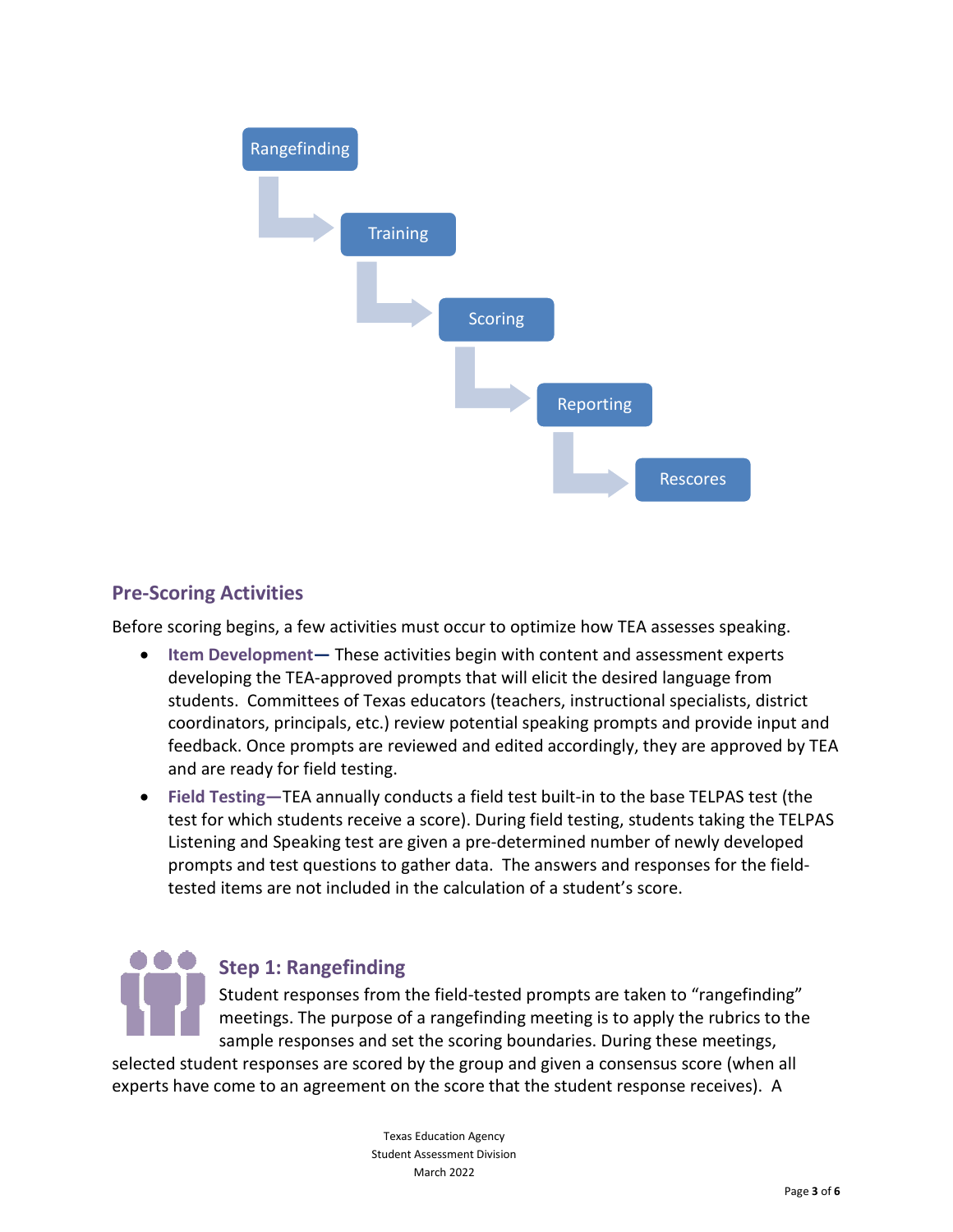selection of rangefinding responses are then used to train human scorers. The rangefinding responses are arranged into scorer training sets (anchor sets, practice sets, and qualifying sets) to ensure scorers are qualified to score the project.

# **Step 2: Training**

#### **Automated Scoring Engine**

Advantages to automated scoring include the ability to account for various accents, standardization of scoring procedures, and more objective, efficient scoring. To begin the process of training the automated scoring engine, a selection of student responses from the field-tested prompts are transcribed and scored by Pearson. Transcriptions are used to train the scoring engine to accurately recognize students' speech and to learn how to score responses appropriately. Human ratings are used to train the scoring engine to accurately predict human scores based on the content and linguistic features of the responses. In addition, an ample amount of spoken responses produced by tested EB students/ELs with a variety of accents, who are representative of the demographics of TELPAS test takers, are also used to train the scoring engine. When the scoring engine has been given sufficient data at the outset, it is able to interpret a great variety of accents in English and score responses appropriately.

#### **Human Scorers**

Pearson and TEA work together to develop training materials and train scorers throughout live scoring. All scorers go through the same extensive training. This process is as standardized as possible, and all scorers are trained using the same materials and rubrics.



### **Training**

Two different rubrics, a 2-point rubric and a 4-point rubric, are used to score different types of speaking items. Both rubrics are derived from the TELPAS proficiency level descriptors (PLDs) which are part of the state's English language proficiency standards (ELPS). Scorers are trained on how to use and apply the 2-point and 4-point rubrics in one to two grade bands. Bands include grades 2-3, 4-5, 6-8, and 9-12. Scorers are trained using anchor sets which contain student responses of each score point. Scorers then complete practice sets where they are asked to score student responses for a designated grade band(s). Both the anchor and practice sets include rationales as to why and how the score was assigned. Scoring directors and scoring supervisors are available for clarification and guidance during the process and support the scorers in their training as needed. After practice sets are complete, scorers must then complete

> Texas Education Agency Student Assessment Division March 2022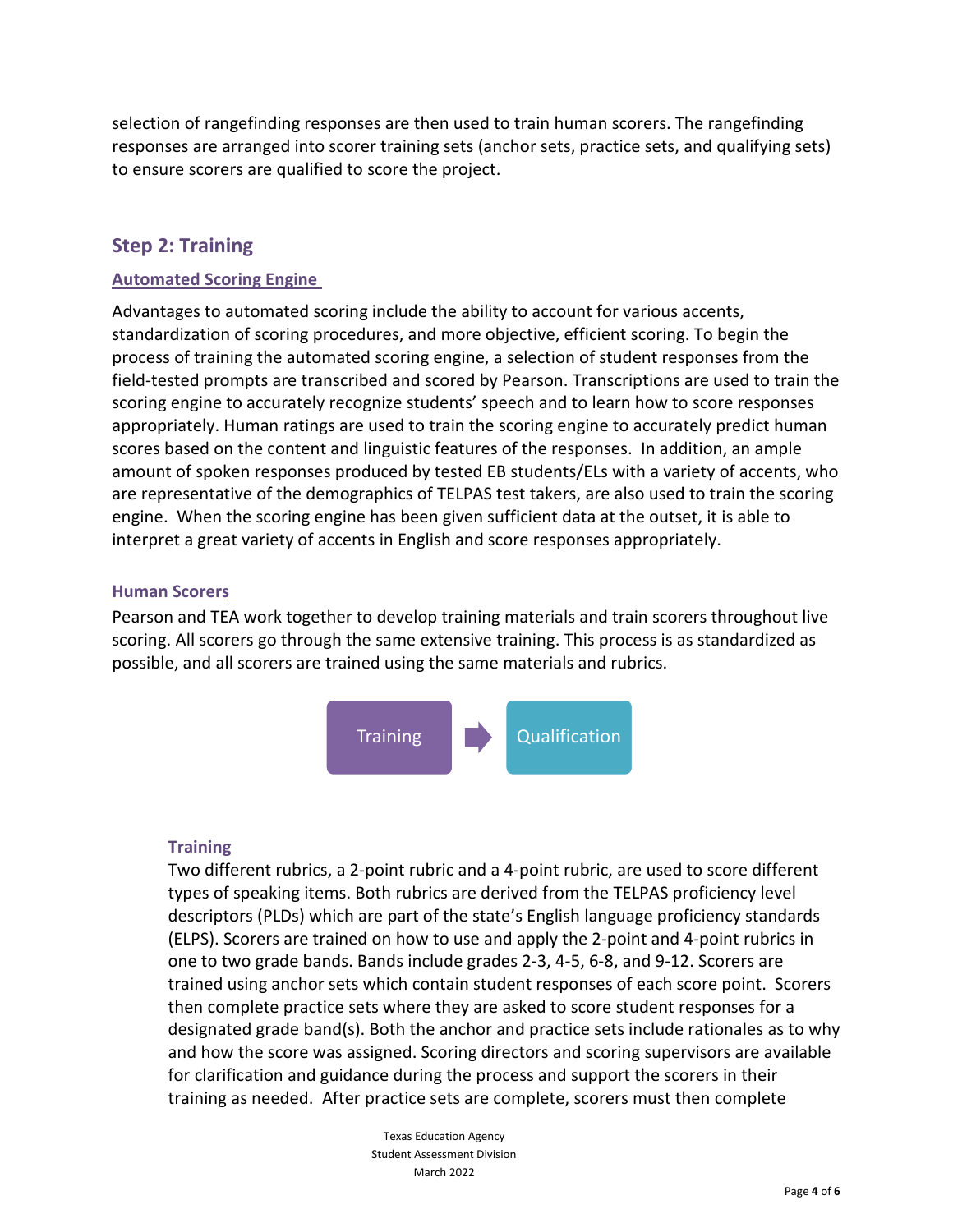qualification sets. At the end of the training, scorers are able to demonstrate a complete understanding of the rubrics.

#### **Qualification**

Upon completion of the training, every scorer must pass qualification exercises before being able to score any student responses. There are two qualification sets. Scorers must achieve 80 percent perfect agreement (which means that they must score 80 percent of responses exactly the same as the score determined in rangefinding) on one of the two sets in order to qualify to enter live scoring. Each qualification set is comprised of 10 student responses that were selected during the rangefinding meeting. The set contains samples that represent all score points and are arranged randomly to mimic the scoring environment. The qualification set is a quality measure to ensure that scorers are following the rubrics and can accurately apply scores. Only scorers who complete the training and successfully pass the qualification set can begin scoring TELPAS student responses. Scorers who cannot pass the qualification exercise are removed from the scorer pool.



## **Step 3: Scoring**

Pearson leads the scoring and communicates with the scoring services team throughout the assessment process.

All responses are initially scored by the automated scoring engine. Responses that are "not scorable" are identified and assigned to scorers. These are responses the system does not have confidence in assigning a score. The "not scorable" responses may have loud background noise (e.g., school bell rings, static sound in recording), mumbled or faint speech, the presence of a language other than English, the volume of the recorded response is too low and difficult to score or are responses that did not have similar enough representation in the materials used to train the scoring engine.

During the scoring window, Pearson conducts checks to ensure that the automated scoring engine is scoring reliably and begins the reliability and validity check of 10 percent of the responses. Responses are scored on a scale of 1-2 or 1-4 depending on the score point value of the prompt.Scorers have the ability to defer a response to a scoring supervisor for assistance if needed. Additionally, directors score a selection of responses scored by the engine and human scorers for reliability and validity. Data comparing human-to-human agreement and human-toautomated scoring engine agreement ensures the scoring process is reliable.

### **Ongoing Feedback During Scoring**

Once a scorer has completed training, passed qualification, and begun scoring, he or she will continue to receive feedback and monitoring from a scoring director or supervisor each day. Scorers who pass the initial qualification set exercise are required to maintain consistent

> Texas Education Agency Student Assessment Division March 2022